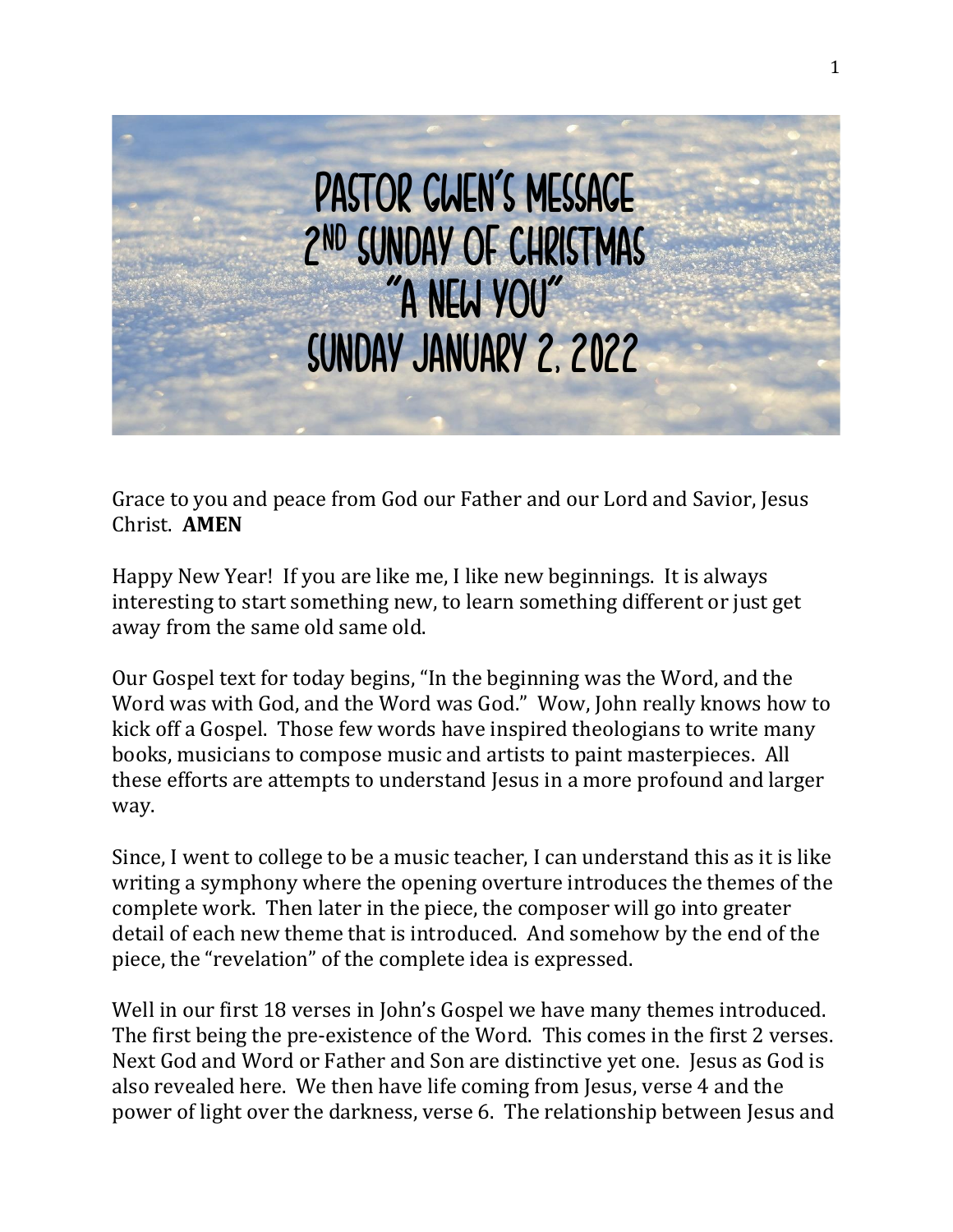John the Baptist is another theme we hear in verses 6-8. We also hear that Jesus, the Word made flesh will be rejected in verse 11. God's glory is a miracle that is being given to us in verse 14 and we conclude this section in verse 18 in the revealing that Jesus is the only Son of God.

Having all these themes is a paradise for preachers to choose from. What spoke to me this week was the first line of our reading and verse 14. "In the beginning was God and He became flesh and lived among us, full of grace and truth. God and His Son Jesus were both present at creation and came to live among us. And He is still present in our lives today. That is why Christmas is such an important holiday. We need to celebrate the fact that Jesus came to earth to share our humanity. So even if you were surprised to see that we are still celebrating Christmas on January  $2<sup>nd</sup>$ , know that it is important to recall that Jesus came into our lives one night so many centuries ago.

Christmas eve when we gathered to worship our newborn king as told by the Gospel of Luke, we never tire of hearing that story of how a young couple in a far way land had a baby in a manger where shepherds came to see what had happened. The details never get old, but today we hear the same story with a different flare from the Gospel writer John. John weaves theology into poetry with deep spiritual meaning. He tells us that Jesus was there at creation, even before there was a Bethlehem or a manger.

Sometimes it is hard to grasp this concept as it is so huge. Jesus was in heaven with the Father and the Holy Spirit, but then came down from heaven in the form of a human baby. He walked among the people, even though He was God, so He could experience our life, a life filled with hunger, thirst, laughter, sadness, firsts and lasts. He even allowed himself to be teased, tormented, and put to death on a rugged cross. Certainly, in his 33 years as a human on this planet, not all people recognized him as God.

In fact, in the first century, most people had no clue who Jesus was. Even people in Jesus's hometown refused to acknowledge who He was. Yes, Jesus was wiser than most folks of that time and they admired Him for it. But, even after watching a few miracles that He performed, people were hesitant to say He was God. In fact, because they did not know how he did what he did, from healing to changing water into wine, people were suspicious of him. And as we all know how the story goes, it was not long before the religious folks